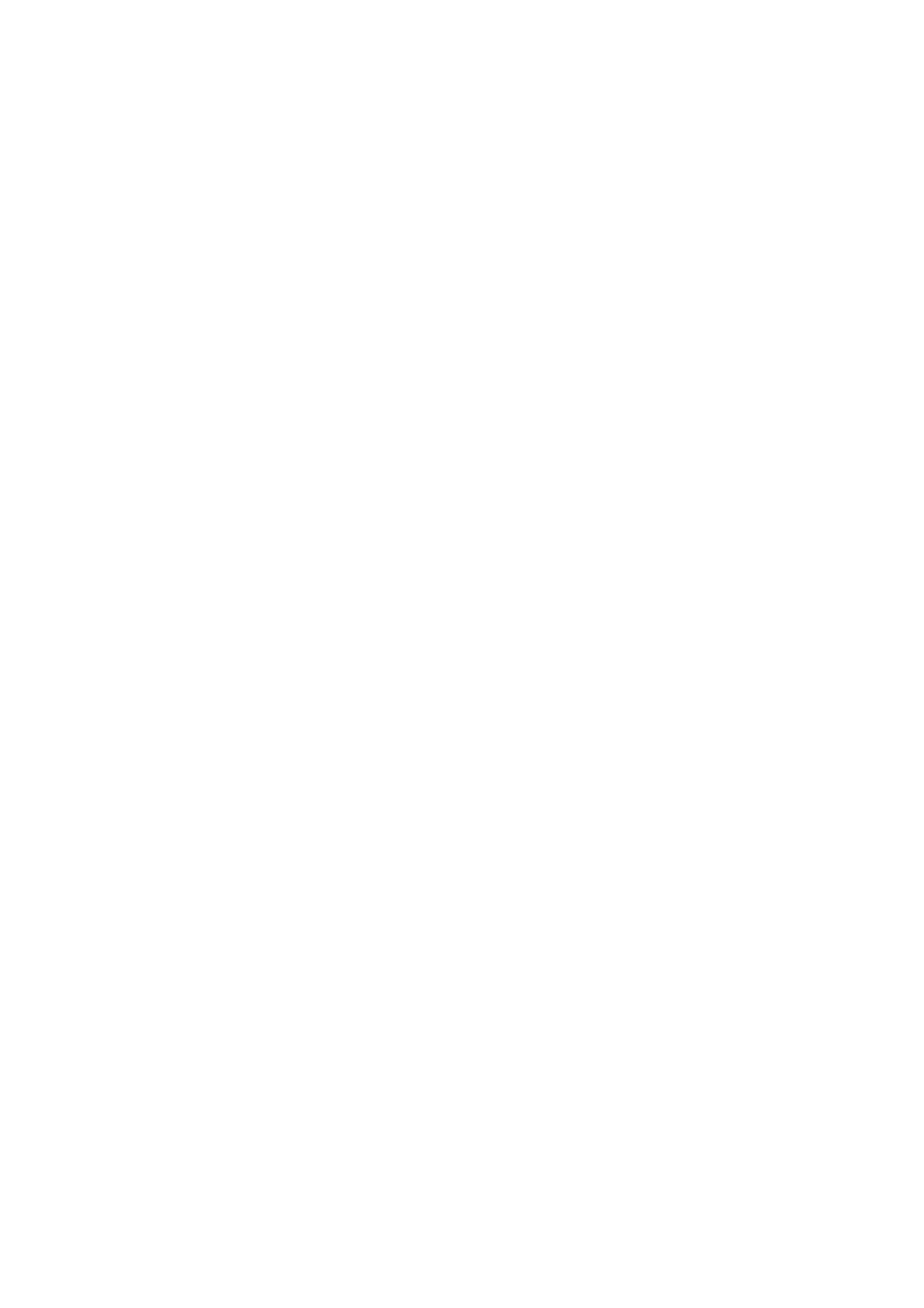

# **Construction Occupations (Licensing) Amendment Regulations 2004 (No 1)**

# **Subordinate Law SL2004-44**

made under the

**Construction Occupations (Licensing) Act 2004** 

# **Contents**

|   |                                                           | Page |
|---|-----------------------------------------------------------|------|
| 1 | Name of regulations                                       |      |
| 2 | Commencement                                              |      |
| 3 | Legislation amended                                       |      |
| 4 | Regulation 28 (2)                                         |      |
| 5 | New regulations 52 to 55                                  | 2    |
| 6 | Schedule 1, part 1.1, items 2 and 3                       | 3    |
|   | Schedule 1, part 1.4, item 9, column 3, new paragraph (e) | 4    |
| 8 | Schedule 1, part 1.6, item 2                              | 4    |
| 9 | Schedule 1, part 1.6, new items 4 and 5                   | 5    |
|   |                                                           |      |

2004 094S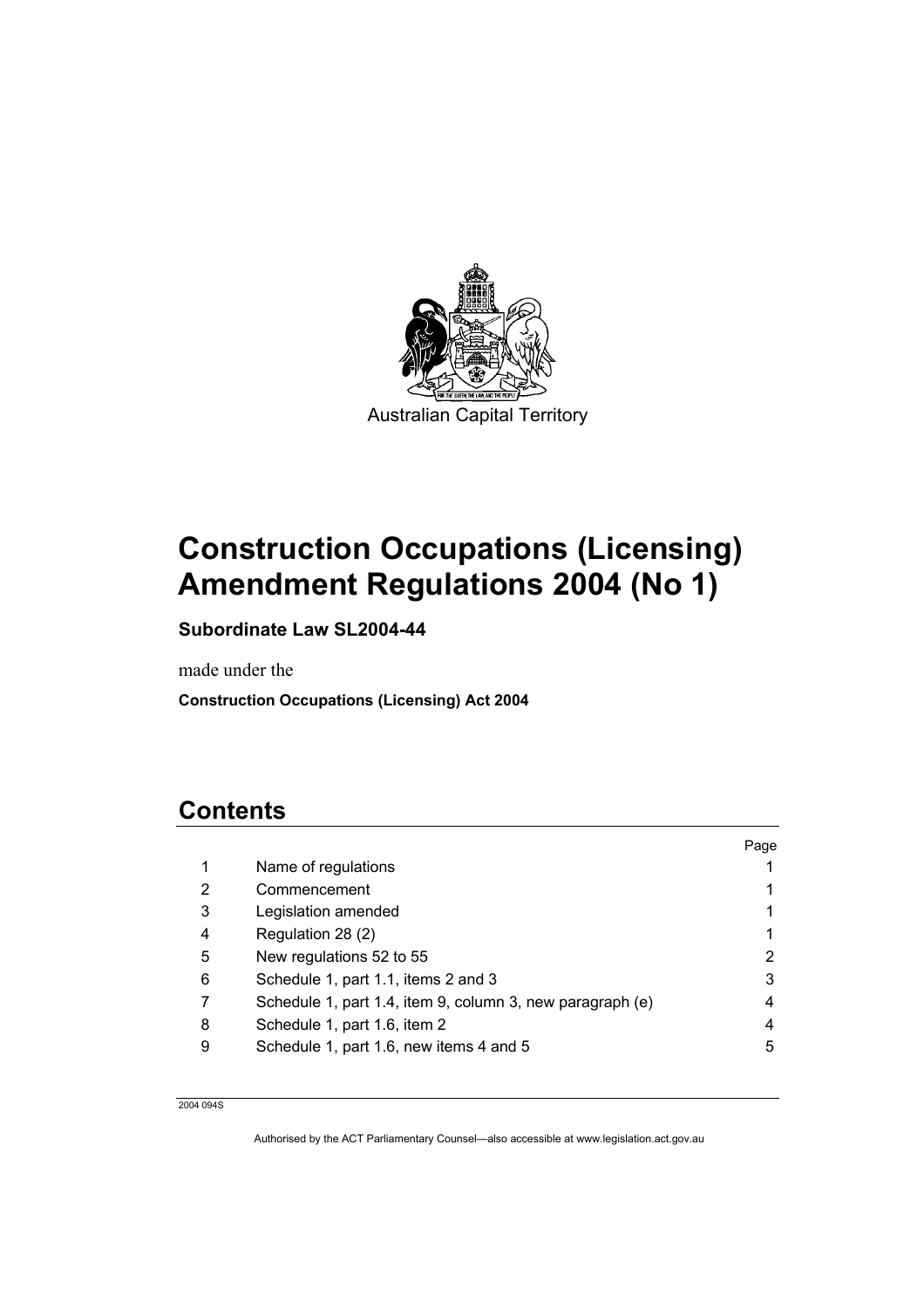**Contents** 

|  |  | Dictionary, definition of fire sprinkler work |  |
|--|--|-----------------------------------------------|--|
|--|--|-----------------------------------------------|--|

contents 2 Construction Occupations (Licensing) Amendment Regulations 2004 (No 1)

SL2004-44

Authorised by the ACT Parliamentary Counsel—also accessible at www.legislation.act.gov.au

Page<br>5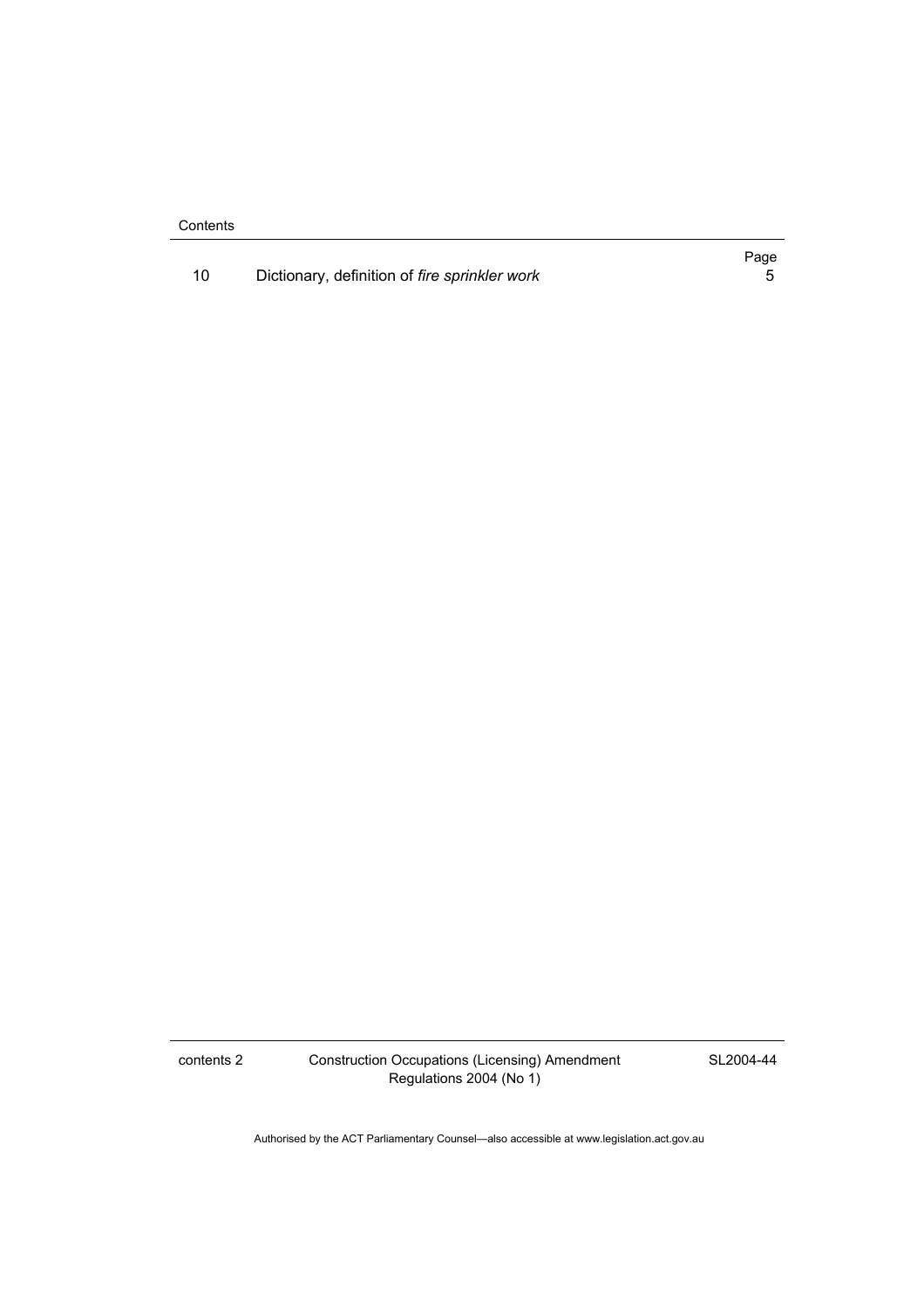#### **1 Name of regulations**

These regulations are the *Construction Occupations (Licensing) Amendment Regulations 2004 (No 1)*.

#### **2 Commencement**

These regulations commence on the day after their notification day.

*Note* The naming and commencement provisions automatically commence on the notification day (see Legislation Act, s 75 (1)).

#### **3 Legislation amended**

These regulations amend the *Construction Occupations (Licensing) Regulations 2004*.

### **4 Regulation 28 (2)**

*substitute* 

- (2) The licensee may only provide a construction service in that occupation class as an employee of a licensee who—
	- (a) is licensed as—
		- (i) a principal building surveyor; or
		- (ii) a general building surveyor; and
	- (b) holds insurance of a kind mentioned in regulation 17 in relation to the employee.

SL2004-44

page 1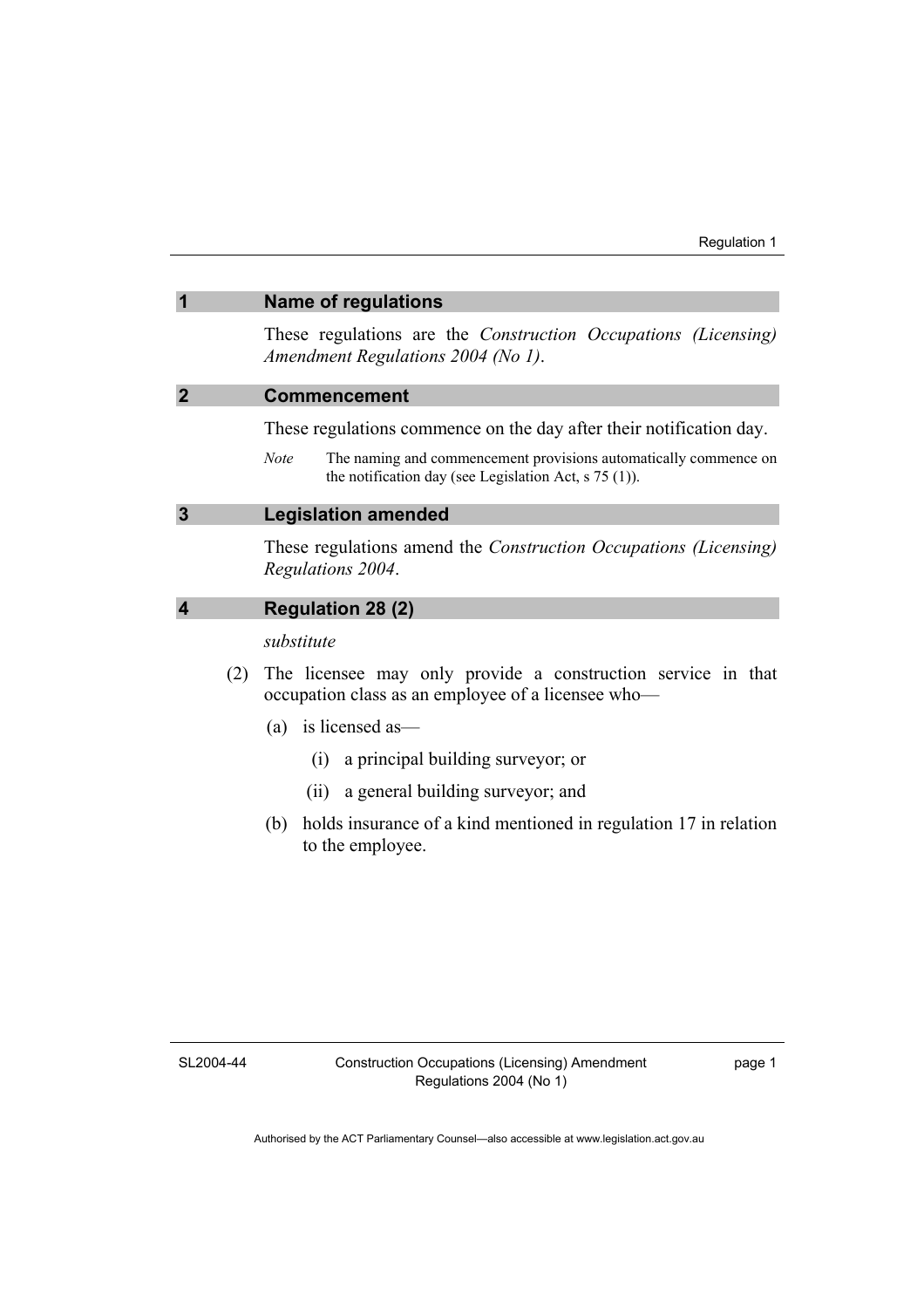#### **5 New regulations 52 to 55**

*insert* 

### **52 Modification of Act, pt 7, s 83—Act, s 152**

The Act, section 83 is modified by inserting the following subsections:

- (3) This section does not apply to advertisements prepared or published before 1 September 2004.
- (4) The Legislation Act, section 88 (Repeal does not end effect of transitional laws etc) does not apply to subsection (3).
- (5) Subsections (3) and (4) and this subsection expire 6 months after the day this subsection commences.

# **53 Modification of Act, pt 13, s 137 (2)—Act, s 152**

The Act, section 137 (2) is modified by substituting the following subsection:

 (2) The person is taken to hold a plumbers licence in the occupation class fire sprinkler fitter.

# **54 Modification of Act, pt 13—Act, s 152**

The Act is modified by inserting the following sections:

# **151 Supervision by nominees—Act, s 28 (3) (b)**

 (1) A reference in the Act, section 28 (3) (b) to a nominee being responsible for the supervision of different construction services (whether in a different construction occupation or occupation class or otherwise) provided by a corporation or partnership is, for a construction service provided by the corporation or partnership after 9 September 2004 but before 9 September 2005, taken to be a reference to the nominee being responsible for the supervision of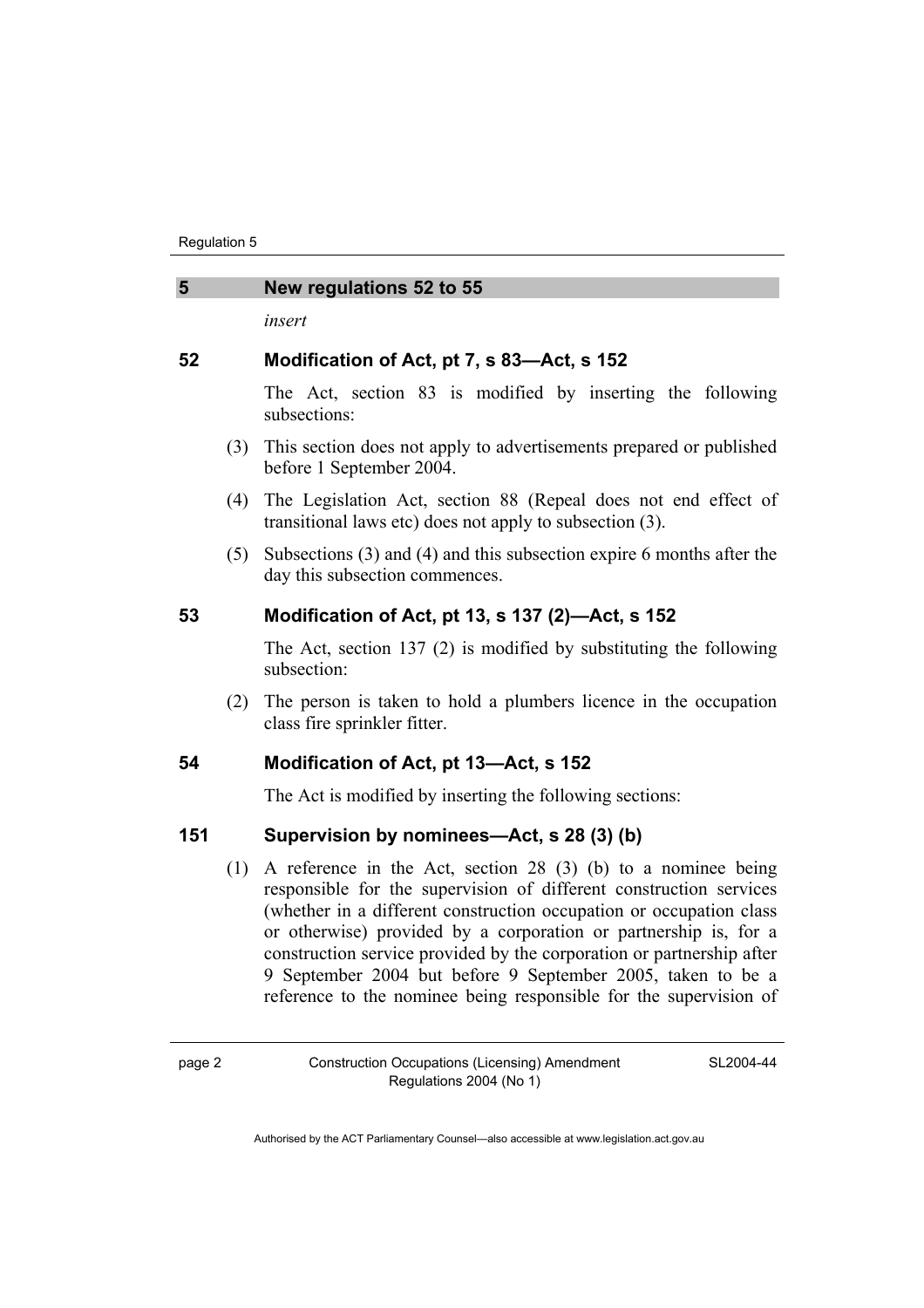stated construction services provided by the corporation or partnership.

(2) This section expires on 9 September 2005.

#### **151A Water and Sewerage Act, s 49 (5)**

A reference in the *Water and Sewerage Act 2000*, section 49 (5) to an Australian Standard includes a reference to an Australian/New Zealand Standard.

### **55 Modification of Act, dictionary, definition of** *AS 3500—* **Act, s 152**

The Act, dictionary, is modified by substituting the following definition:

*AS 3500* means the following standards, as in force from time to time:

- (a) AS 3500.1.1;
- (b) AS 3500.2.1;
- (c) AS/NZS 3500.

| Schedule 1, part 1.1, items 2 and 3 |                                                                                                                            |
|-------------------------------------|----------------------------------------------------------------------------------------------------------------------------|
| substitute                          |                                                                                                                            |
| class B                             | (a) building work (other than<br>specialist building work) in<br>relation to a building that is<br>3 storeys or lower; and |
|                                     | (b) basic building work                                                                                                    |

#### SL2004-44

Construction Occupations (Licensing) Amendment Regulations 2004 (No 1)

page 3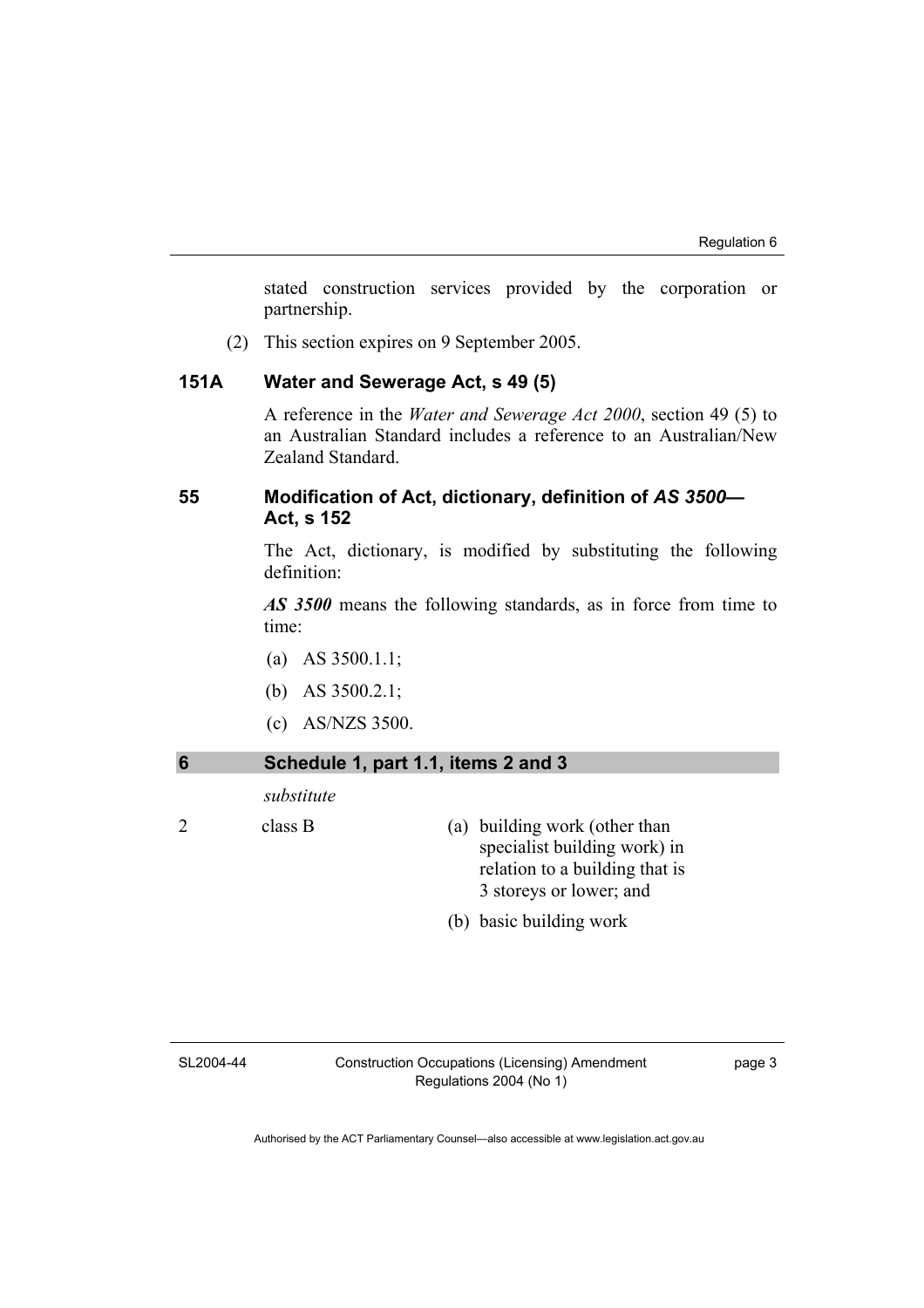Regulation 7

3 class C (a) building work (other than specialist building work) in relation to a building that is 2 storeys or lower and is a class 1, class 2 or class 10a building; and (b) building work (other than specialist building work) in relation to a building that is a class 10b structure (other than a swimming pool or swimming pool fence) and is ancillary to a building mentioned in paragraph (a); and (c) basic building work **7 Schedule 1, part 1.4, item 9, column 3, new paragraph (e)**  *insert*  (e) restricted electrotechnology systems type B gas appliances **8 Schedule 1, part 1.6, item 2**  *substitute*  2 water supply plumber water supply plumbing work including fire sprinkler work for class 1 and 2 buildings in relation to pipework of 25mm diameter or less

page 4 Construction Occupations (Licensing) Amendment Regulations 2004 (No 1)

SL2004-44